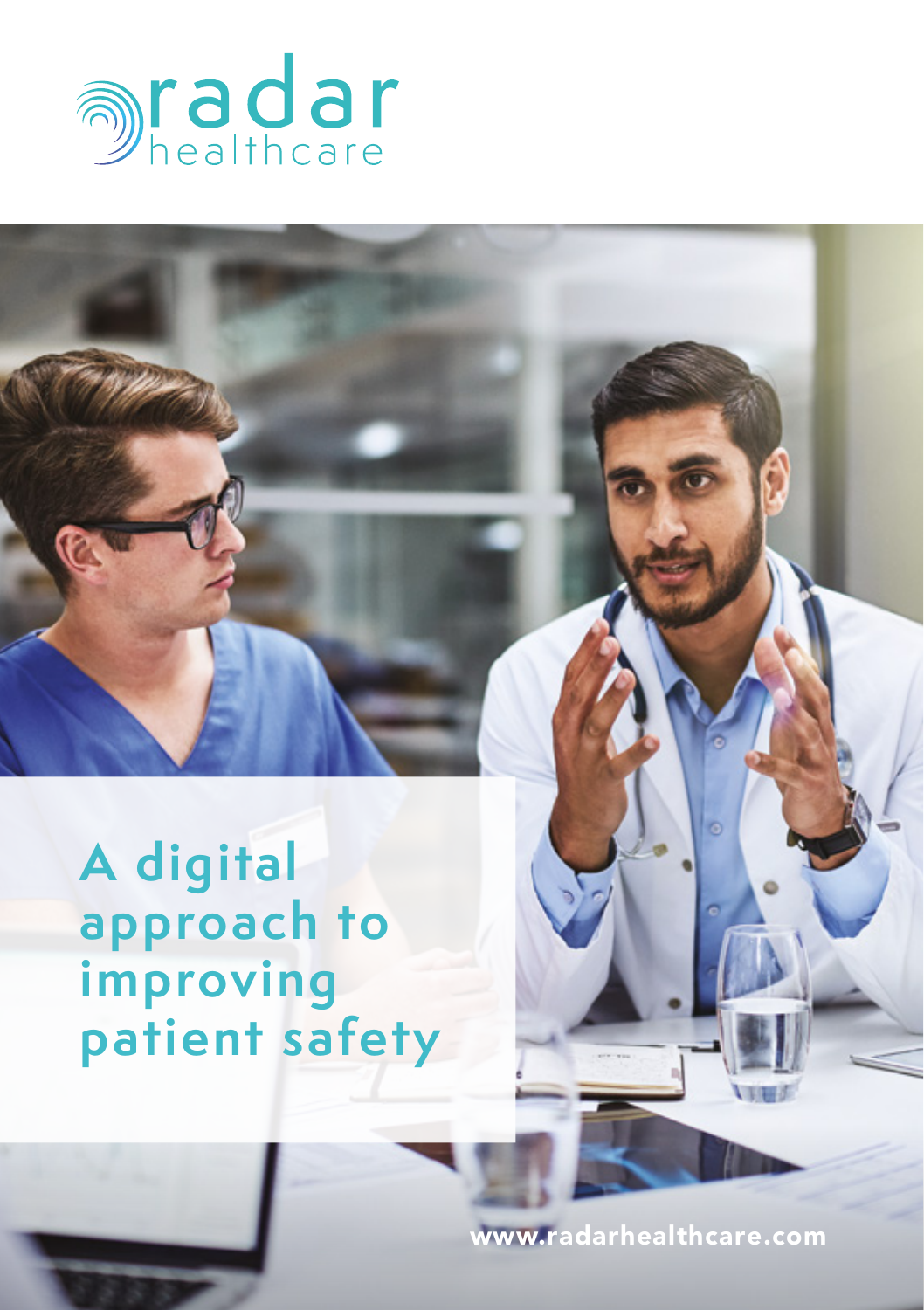# Driving efficiency in the NHS through a digital approach

Radar Healthcare helps you streamline organisational processes and operational procedures to free up valuable resources, leaving you to concentrate on the delivery of good quality care. With an increased pressure to deliver better quality patient care whilst complying with CQC regulatory requirements, the digitisation of quality and compliance monitoring can undoubtedly lead to:

Improved efficiency and cost reduction Improved quality and patient outcomes

Generation of additional revenue

# **How do NHS organisations benefit?**

- A simultaneous drive for improvement in patient safety and quality with demonstrable cost efficiencies for your Trust
- An emphasis on prevention through the positive use of digital technology in line with the NHS Long Term Plan
- Realisation of significant improvements to your patient safety and quality and compliance outcomes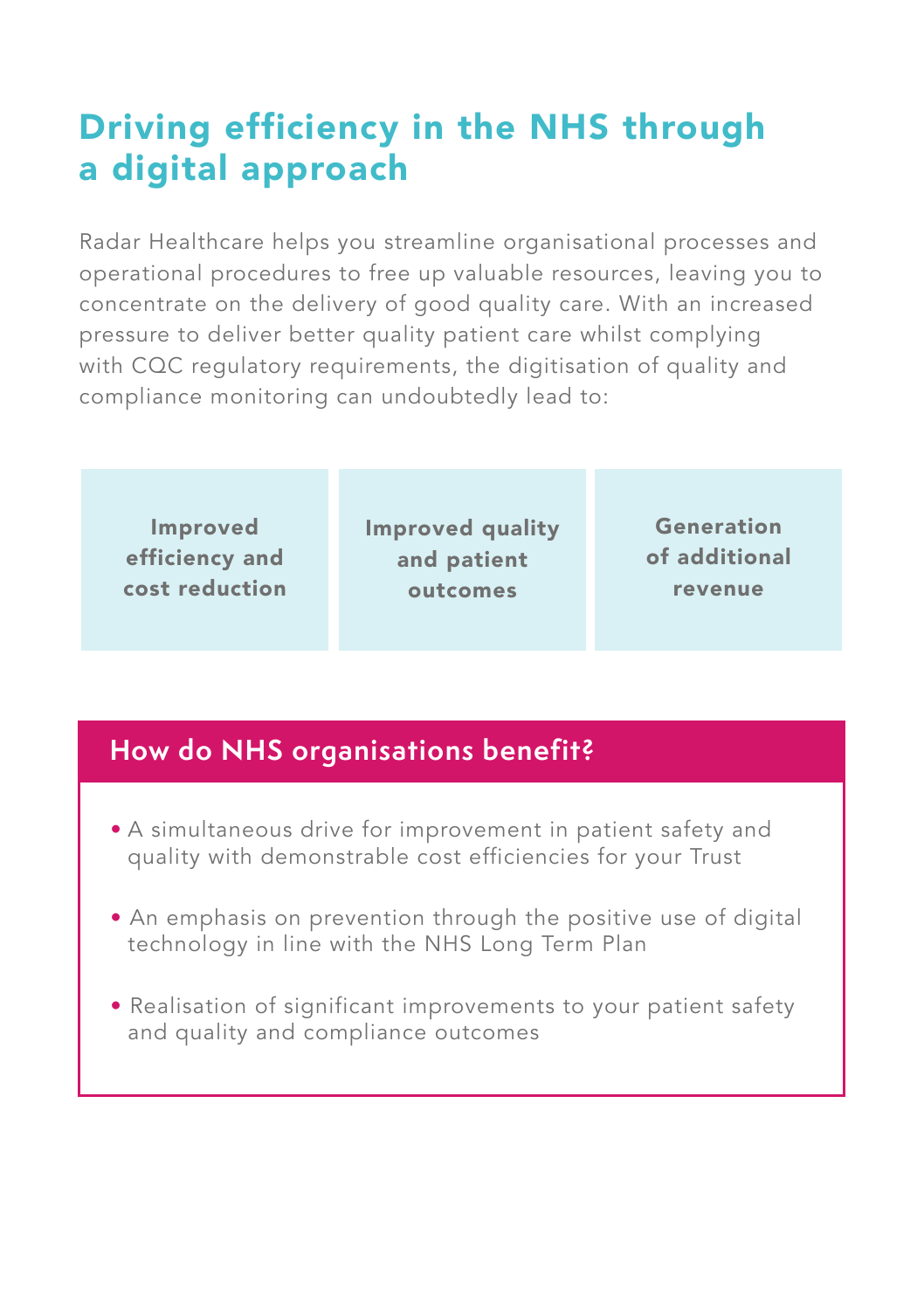We know NHS organisations are often complex, delivering a wide range of services in a challenging environment. Driving better value for the NHS and helping to deliver systemwide improvements is at the heart of what our quality and compliance software delivers.

#### Best practice processes

Radar Healthcare's highly configurable design allows the software to be quickly adapted to a wide range of processes within the NHS to deliver improved efficiencies and better patient outcomes.



#### Continuous improvement & risk reduction

Radar Healthcare supports the cycle of continuous improvement, providing a comprehensive and sustainable approach to improving overall quality and compliance outcomes. The combination of operational functionality and monitoring of regulatory process in one comprehensive system helps to triangulate areas of concern, learn from people's experiences and ensure that positive behaviours feed into a standardised way of working.



#### Interoperability and integration

We look to align our software with the priorities of the NHS and the Long Term Plan; particularly where collaboration and commissioning new models of care means working across larger footprints, such as Sustainability and Transformation Plans (STPs) and Integrated Care Systems (ICS) putting a clear focus on interoperability.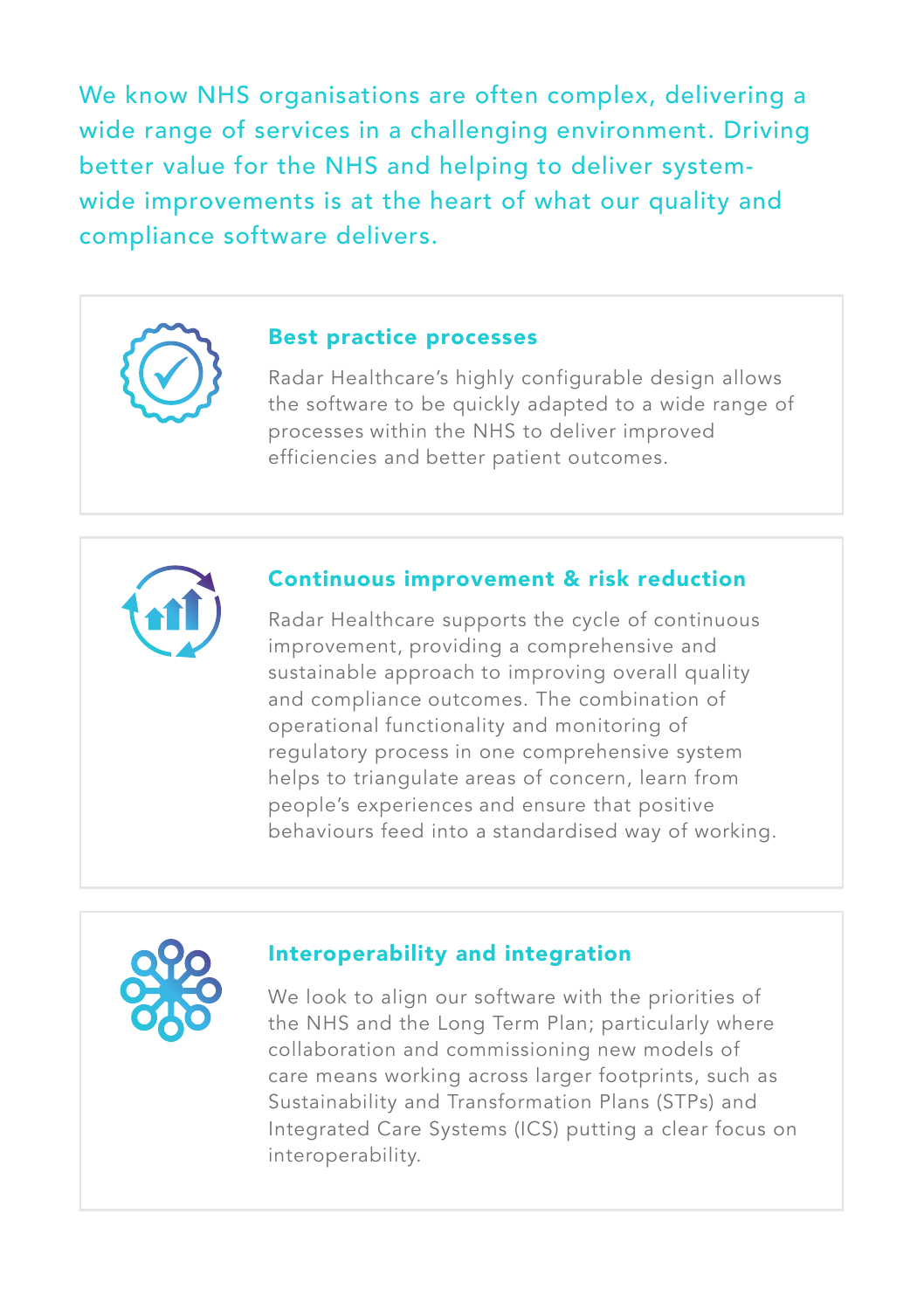# Integrating knowledge, expertise and technology

## Incident management

Manage all types of events easily ensuring corrective action and learnings

- Transfer paper-based forms into electronic forms Ensuring improved data collection and associated reporting.
- Demonstrate learnings from incidents Improvement actions are clearly linked to incident records for complete incident outcome management.
- Action plans and learnings Help to manage and evidence regulatory improvement actions.
- External notifications Reduce duplication by notifying external bodies when things happen.
- Trend analysis and reporting tools

## Effective risk management

Ensure effective risk management with personalised risk registers and integrated action plans

- Create personalised risk categories to suit your business
- Manage and evidence improvement actions
- Automated scoring and classification of risk
- Automated alerts and escalation

| <b>DEL TOY</b>                                                                                                                                                                                                                 | <b>The Company of Company</b>                                                                                                                                                                                                                                                                                                                                                                                                              |
|--------------------------------------------------------------------------------------------------------------------------------------------------------------------------------------------------------------------------------|--------------------------------------------------------------------------------------------------------------------------------------------------------------------------------------------------------------------------------------------------------------------------------------------------------------------------------------------------------------------------------------------------------------------------------------------|
| Medication Emor (HC) WED 003                                                                                                                                                                                                   |                                                                                                                                                                                                                                                                                                                                                                                                                                            |
| <b>COLORED PROPERTY STATES</b>                                                                                                                                                                                                 | pa agent<br>a suit                                                                                                                                                                                                                                                                                                                                                                                                                         |
|                                                                                                                                                                                                                                | Front Ford Boys and Garden<br><b>LE AND</b>                                                                                                                                                                                                                                                                                                                                                                                                |
| <b>Samuel</b>                                                                                                                                                                                                                  | 1. (b) successive<br>Text.<br>$\sim$<br>new College                                                                                                                                                                                                                                                                                                                                                                                        |
| <b>Television</b>                                                                                                                                                                                                              | THE R. P. LEWIS CO., LANSING, MICH.<br><b>B</b> ment                                                                                                                                                                                                                                                                                                                                                                                       |
| <b>DOM: NON-</b><br>constructs.                                                                                                                                                                                                | <b>B</b> social<br>$\sim$                                                                                                                                                                                                                                                                                                                                                                                                                  |
|                                                                                                                                                                                                                                | $25.25$ has<br>1 W Ads<br>gain gam ster to<br>specimen                                                                                                                                                                                                                                                                                                                                                                                     |
| <b>Mod'llowed</b><br><b>Artist All Av</b>                                                                                                                                                                                      | <b>William</b><br>$\frac{1}{2} \frac{1}{2} \frac{1}{2} \frac{1}{2} \frac{1}{2} \frac{1}{2} \frac{1}{2} \frac{1}{2} \frac{1}{2} \frac{1}{2} \frac{1}{2} \frac{1}{2} \frac{1}{2} \frac{1}{2} \frac{1}{2} \frac{1}{2} \frac{1}{2} \frac{1}{2} \frac{1}{2} \frac{1}{2} \frac{1}{2} \frac{1}{2} \frac{1}{2} \frac{1}{2} \frac{1}{2} \frac{1}{2} \frac{1}{2} \frac{1}{2} \frac{1}{2} \frac{1}{2} \frac{1}{2} \frac{$<br>$25 -$<br><b>Service</b> |
| e en la construcción de la construcción de la construcción de la construcción de la construcción de la construcción de la construcción de la construcción de la construcción de la construcción de la construcción de la const | <b>E month</b>                                                                                                                                                                                                                                                                                                                                                                                                                             |
| <b>Exchange for the control</b>                                                                                                                                                                                                | <b>B B</b> + Start sections<br>A loose<br>$\frac{1}{2}$ $\frac{1}{2}$<br>$\equiv$<br><b>Broad</b><br><b>Williams</b>                                                                                                                                                                                                                                                                                                                       |
| <b>Special Avenue</b> 1                                                                                                                                                                                                        | <b>Course</b>                                                                                                                                                                                                                                                                                                                                                                                                                              |
| $_{\rm{min}}$                                                                                                                                                                                                                  |                                                                                                                                                                                                                                                                                                                                                                                                                                            |
| creative.<br><b>AGENTS</b>                                                                                                                                                                                                     |                                                                                                                                                                                                                                                                                                                                                                                                                                            |
| <b>Designation</b>                                                                                                                                                                                                             |                                                                                                                                                                                                                                                                                                                                                                                                                                            |
| <b>Designations experience</b>                                                                                                                                                                                                 |                                                                                                                                                                                                                                                                                                                                                                                                                                            |
|                                                                                                                                                                                                                                |                                                                                                                                                                                                                                                                                                                                                                                                                                            |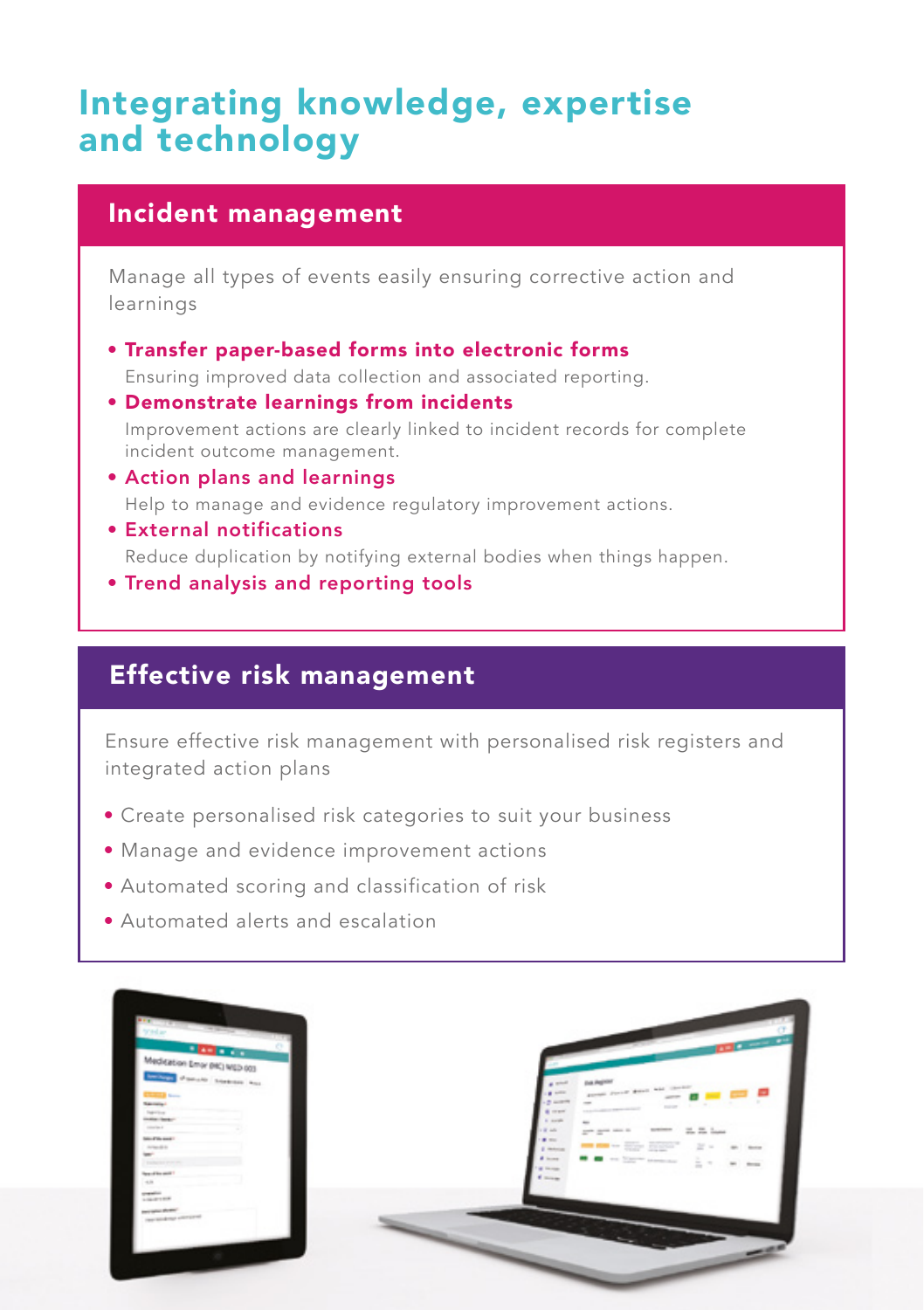# Clinical Harm Reviews

Radar Healthcare and EY working together to deliver better outcomes for the NHS.



## Patient risk stratification



Preventative approach to risk through the stratification of patients by specialty, enabling you to identify trends around priority areas mitigating risk to patients early on i .e. treating patients with time-sensitive conditions.

## Better use of clinical resource



Filtering review at the beginning of process, pre-population of fields, and standardisation of approach, reduces the time per validation and the number required, reducing cost and clinical burn-out.

## Electronic audit trail and reporting

A digital audit trail, logging each review and its associated actions, improving performance management, transparency and the quality of the reporting to enhance assurance to the Board and regulators.

# Best practice

With the National Tariff Payment System introduced to restore financial balance in the NHS and encourage the delivery of more and better health care, evidencing quality improvement is as important as ever - particularly to encourage the incentivisation of best practice. Our business process offers an effective and sustainable solution to meeting these best practice standards and help in generating additional revenues.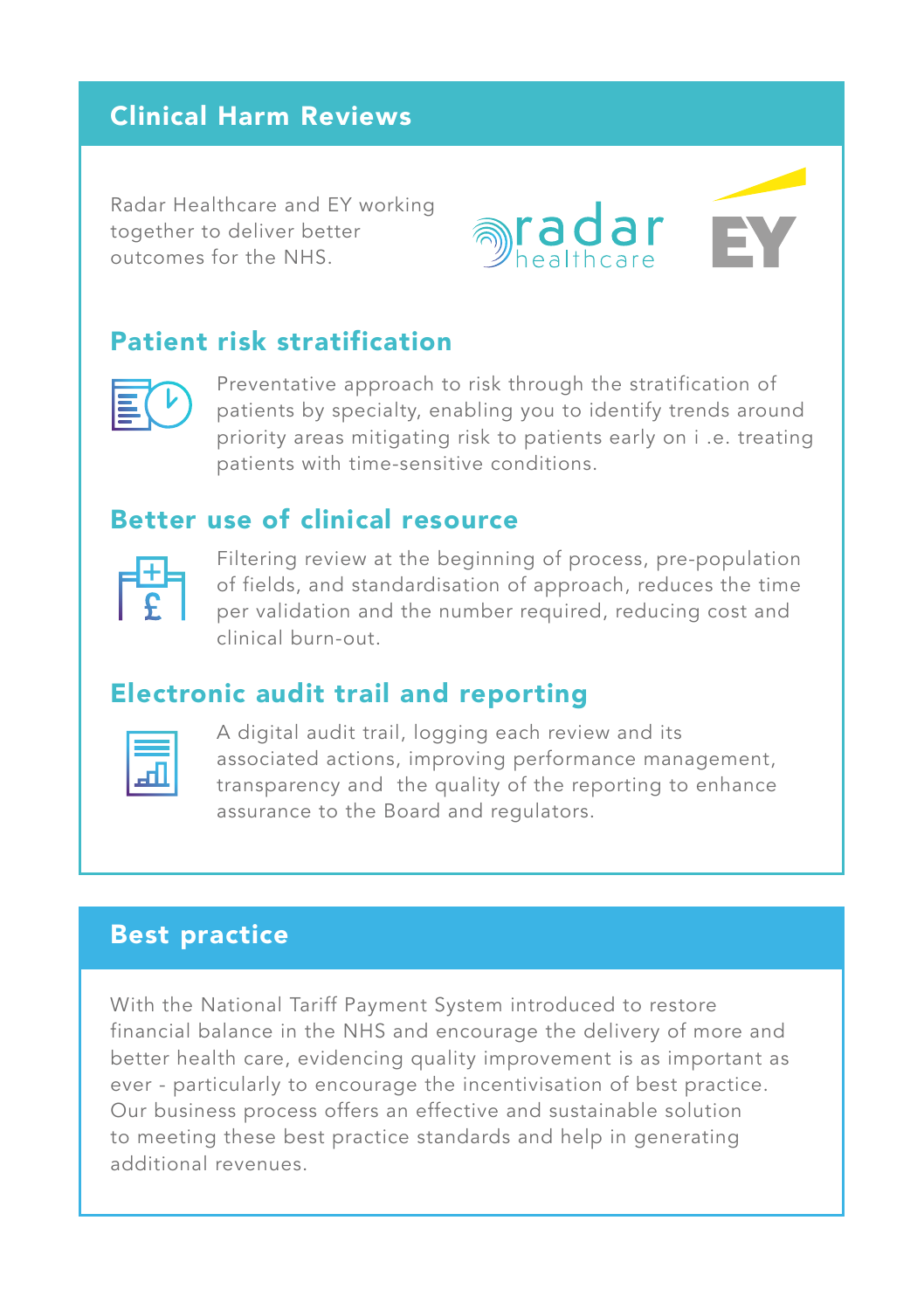

# Quality & compliance focused software. A comprehensive approach

# **Radar Healthcare provides…**

- Management of workforce training and compliance
- Effective risk management
- Management and reporting of incidents
- Document management
- Business process management
- Business-wide audit management
- Action and improvement plans
- Self-regulation of internal and regulatory compliance
- Automated approach to standardised best practice service delivery
- Ability to evidence service excellence and continuous improvement
- Real time visibility of quality and compliance status
- Digitisation of manual processes to deliver operational efficiencies

# **To deliver...**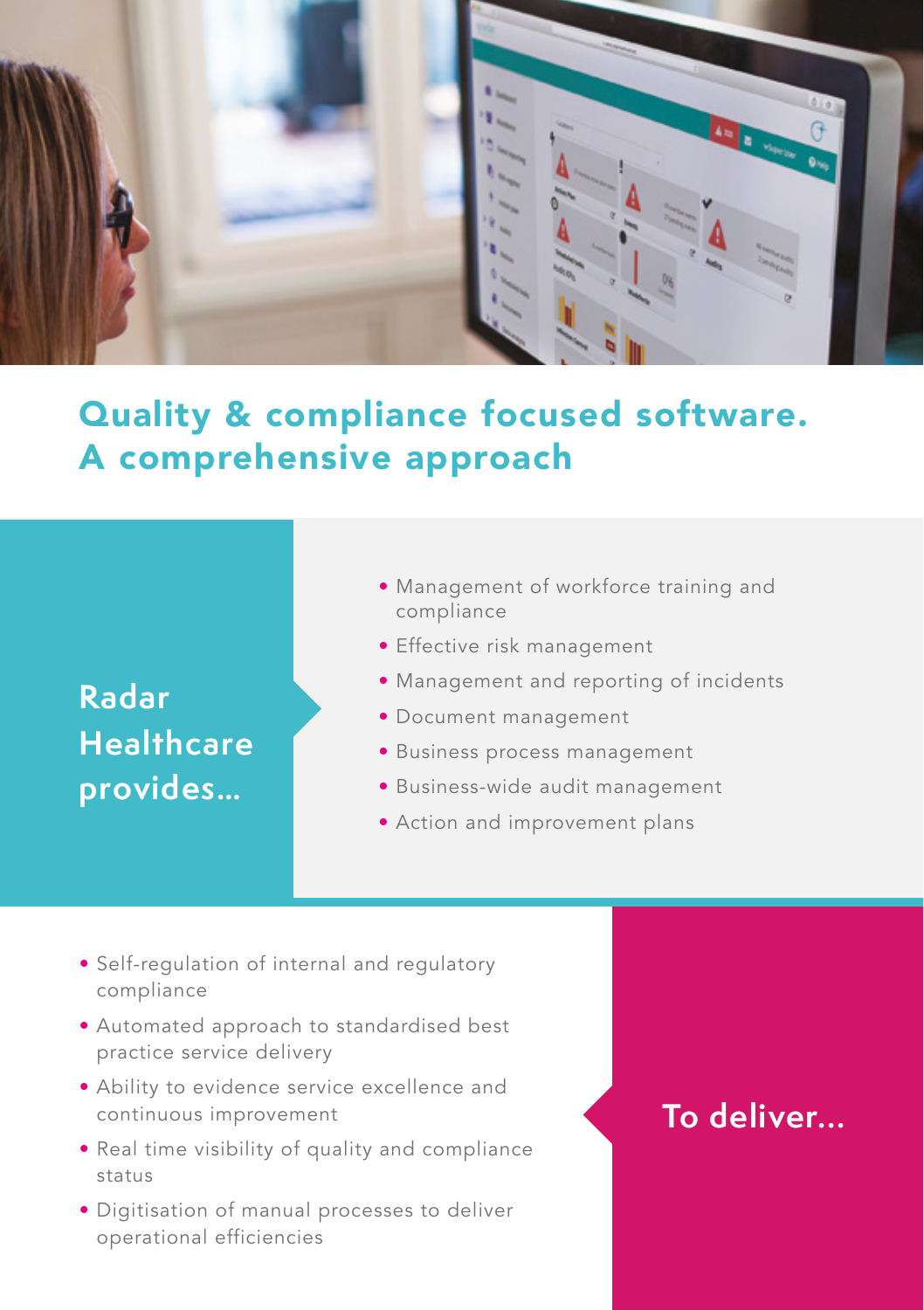### **Scalability**

Easy to extend the system, ensuring all stakeholders gain value.

#### **Configurability**

Easy to edit / change / adapt functions and workflows.

### Sharing best practice

Promoting getting it right first time.

### Broad range of functionality

Supporting quality improvement and providing operational benefits.

#### Benchmarking and strategic impact

Impacting strategy and wider goals for the NHS now and in the future.

# **Want to know more?**

We work in partnership with our customers to understand their specific business and regulatory requirements and help them provide safe, effective, compassionate, high-quality care. Book a demo with us to find out more about our software.



Book a demo now